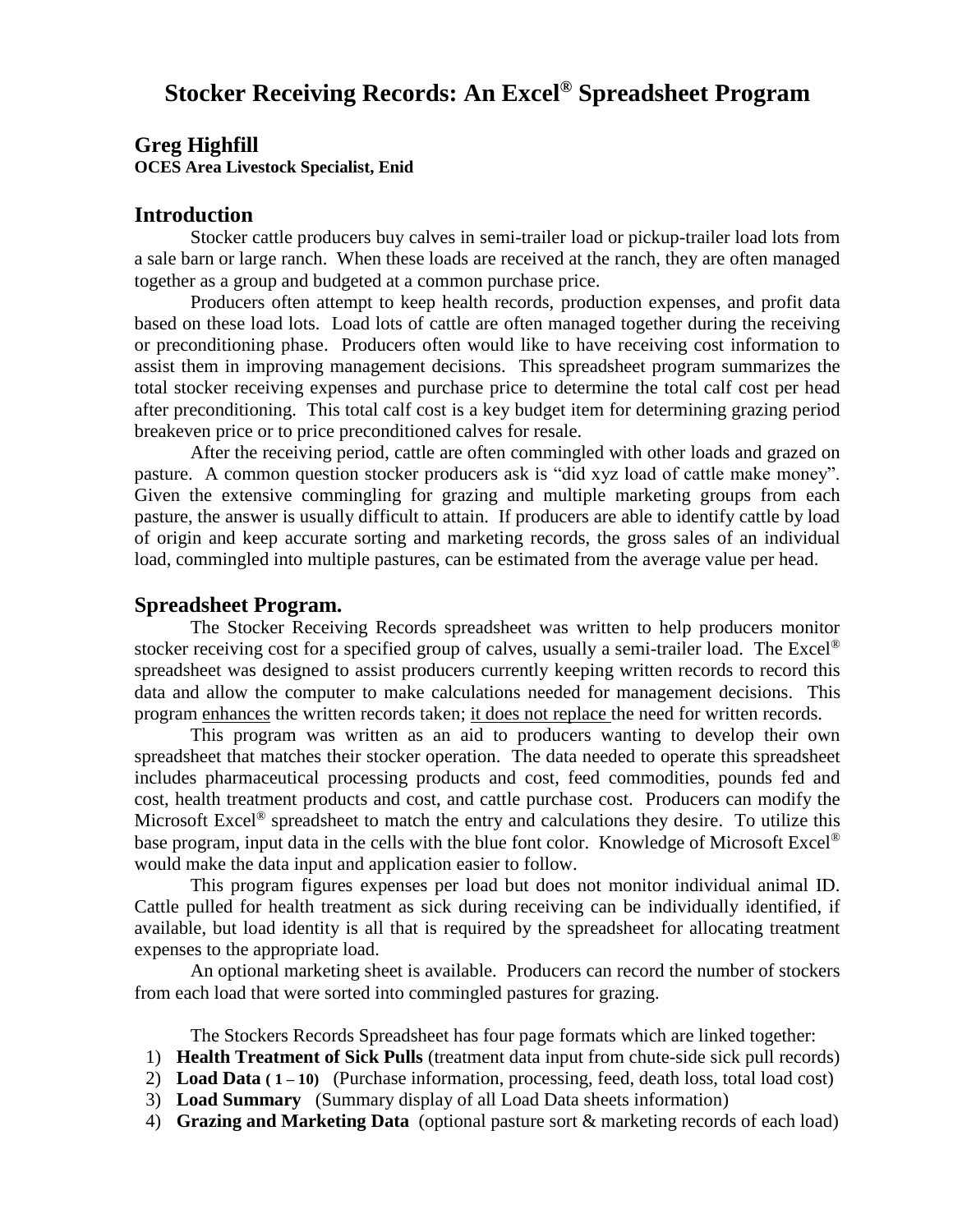## **Health Treatment of Sick Pulls:**

This sheet was designed to input data from your chute side, sick pull treatment records. One individual treated stocker calf is recorded per row (line). The load number (1 thru 10) for each treated stocker must be entered to assess the treatment cost to the load it came from. The code from the veterinary product code list (column AT, rows 7-107) is entered to display the product used. Each calf can have up to four treatment product codes (with dose) per row on each treatment date. The amount given per head is entered to compute the cost per head. The code and treatment dose must be entered for accurate cost calculations.

The total treatment cost for each load is forwarded to the Receiving Cost Summary page for the appropriate load. There are a maximum of 500 treatment lines for the 10 loads. The treatment cost total and number of head treated per load (counting re-pulls) is totaled at column AF, row 508 on the Health Treatment sheet.

When first entering data, producers should re-name the base program under a separate file name, probably based on a given time-period or common set of loads (5-10 loads recommended). If file timetables overlap the sick pull treatment data will have to be entered separately in the appropriate files with the loads the sick pulls were from.

## **Veterinary Code List (column AT, rows 7-107 on Health Treatment sheet)**

To allow producers to record the Health Products they utilize in a simple quick entry in the data sheets, a code system is used to list the health products and prices. This list should include all products utilized and the purchase price. Once the code list is created, the code number is entered for the appropriate action on the initial processing, revaccination or health treatment sheets. The amount given per head is entered separately by product to allow producers to input the dose for each load, processing group or sick pull treatment. As producers record the dose administered, the spreadsheet calculates the treatment cost. Veterinary codes must be used to report health and processing expenses correctly. Products in the original code list that are not used in your operation should be replaced with a product common to your operation. A current code list should be printed and kept computer-side for easy reference.

#### **Load Data:**

The spreadsheet can record up to 10 separate loads of cattle received and managed over the same general time period. The Load data sheet summarizes the expenses of each load of cattle during the receiving or preconditioning phase (7 to 50 days). These expenses are recorded and summarized to calculate total cost per head including the receiving cost at your ranch. Determining stocker cattle cost per head post-receiving is vital to budgeting and evaluating the profitability of each load. Good production records can also be utilized to evaluate the stocker operation for increased efficiency, improving cattle performance and long-term financial stability.

The base data sheets titled "Load" (1 thru 10) each have five input sections: receiving information, initial processing cost, receiving feed cost, death loss and budget summary.

- 1) Receiving Information. Head count, load weight, cattle price, and date received
- 2) Initial Processing Cost. Processing charges are recorded in this section, separate from sick treatment charges. However, the processing charge does utilize the list of Veterinary products found on the Health Treatment Page (column AT, Line 7). To fill in processing cost accurately, the pharmaceutical product you use should be included in the Veterinary product code list with the current price updates. Data needed for the processing cost includes product code number (AT 7-107), amount given (dose), and number of head. A section is also available for revaccination trips for the load.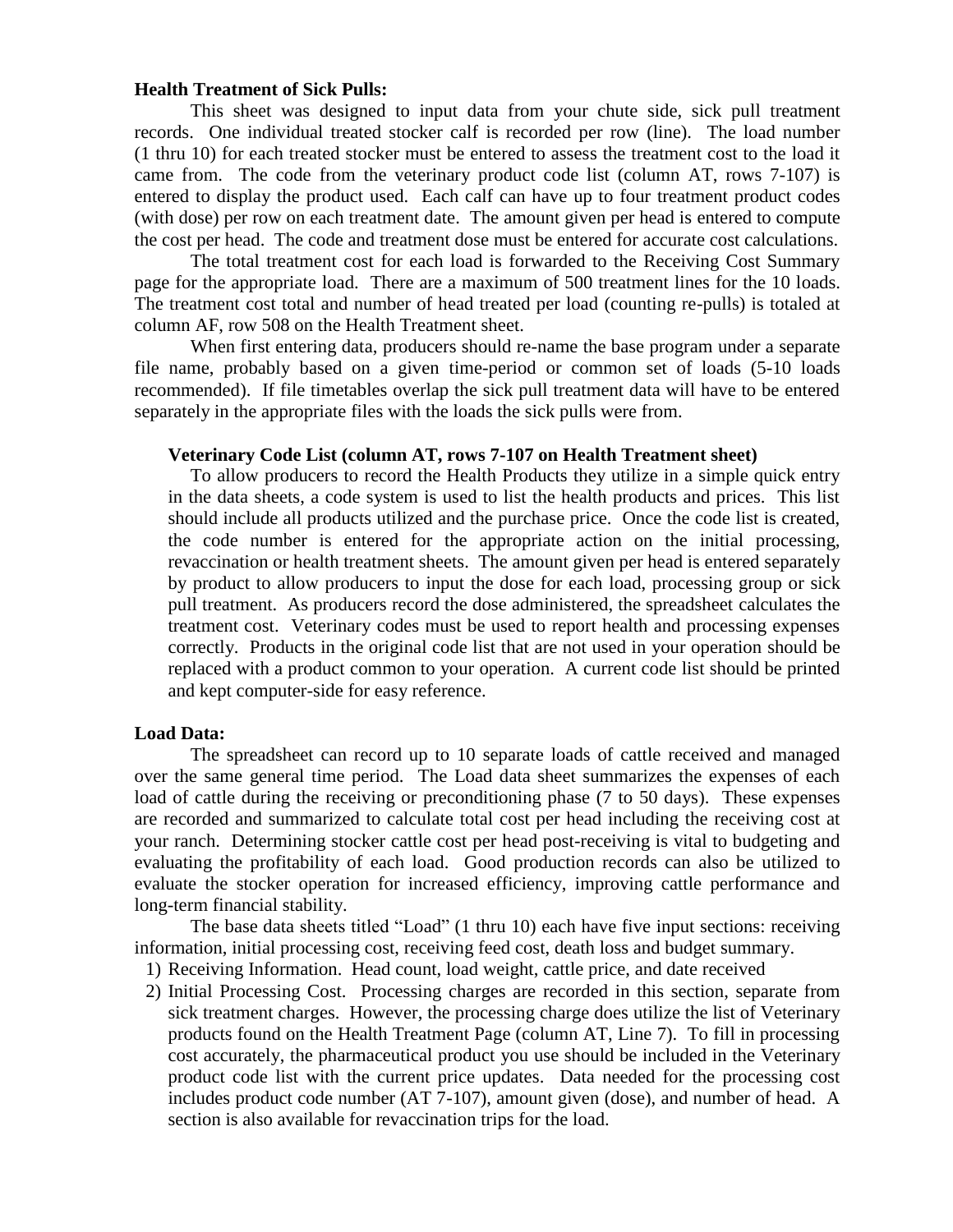- 3) Receiving feed cost. The feed cost table is designed to record only receiving period pounds of feed and cost, not pasture supplementation cost. The spreadsheet lists the 50 days following the cattle receiving date (column C, row 8) automatically. The producer records the pounds of each feedstuff fed to the load on each day. These pounds are totaled and reported in the Receiving Cost, feed summary section. The price for each feed commodity should be entered in the Receiving Cost summary section. The units for feed/hay can be changed, if desired, just as long as the entry in the "daily feed amounts" section is in the same units as the cost (Price \$/unit) entered in the Receiving Feed summary section. The pounds of feed consumed and feed cost are totaled for management evaluation.
- 4) Death Loss. Record the date, number and description of the dead stockers during the receiving period for the load.
- 5) Budget Summary. The Budget summary section summarizes all the receiving expenses from the load page. It was designed for producers that wanted to price a load of cattle after the receiving period. It starts with the cattle purchase cost and adds all the receiving period costs (processing, feed, sick treatment). To estimate the price producers would need to be bid (\$/cwt) on the cattle to breakeven, producers would estimate the postreceiving average cattle weight per head and input the current head count. This breakeven price would assist cattlemen preconditioning calves for resale or owners wanting to value pasture calves for budget purposes.

## **Load Summary:**

This page allows producers to compare all recorded loads quickly on a single sheet. The major budget items from each load data sheet are displayed by load number. Producers can compare purchase cost, receiving cost, feed cost or number treated as sick. The far right columns allow producers to input estimated grazing expenses. The spreadsheet calculates the post-grazing break-even price based on total receiving cost and grazing expense estimates.

## **Grazing and Marketing Data:**

This is an optional sheet for producers to **estimate** the total gross value for each load. Each load has a line in the first section  $(C \ 7 \text{ to AX } 16)$ . The number of head from each load can be designated into just one or up to seven different sort groups (left to right, columns C to AS). Sort groups can be made for pastures, pens or any other grouping.

Below each of the seven Sort Groups are six Marketing Groups (rows 20 to 95). Sort groups can be marketed in just one or up to six marketing dates with multiple sale drafts per sale date. Each marketing group summary can be entered as a total or in sale lot drafts.

The spreadsheet totals the gross dollars received for all the marketing groups from the sort group and calculates an average stocker calf value for all the cattle in that sort. This average value is multiplied by the number of stockers from each load in that sort and a total gross dollar return for each load is calculated. This value is calculated for each sort. A gross value estimate is reported for each load. The total gross value is based on the average price per head of each sale date multiplied by the number of stockers from that load in that sort group. Therefore, this value is an estimated value based on average stocker gross value.

At the far right (column  $AZ - CY$ ) are a set of four tables to summarize the data on the grazing and marketing sheet. These tables are:

**Marketing Summary.** The load totals are summarized in column BA, row 7. The value increase represents gross sale value average (estimated value) minus load purchase cost (from the load sheet). Per head values are averages, not individual calf data. The value totals accumulate as you sell calves from each sort group; therefore, the load value